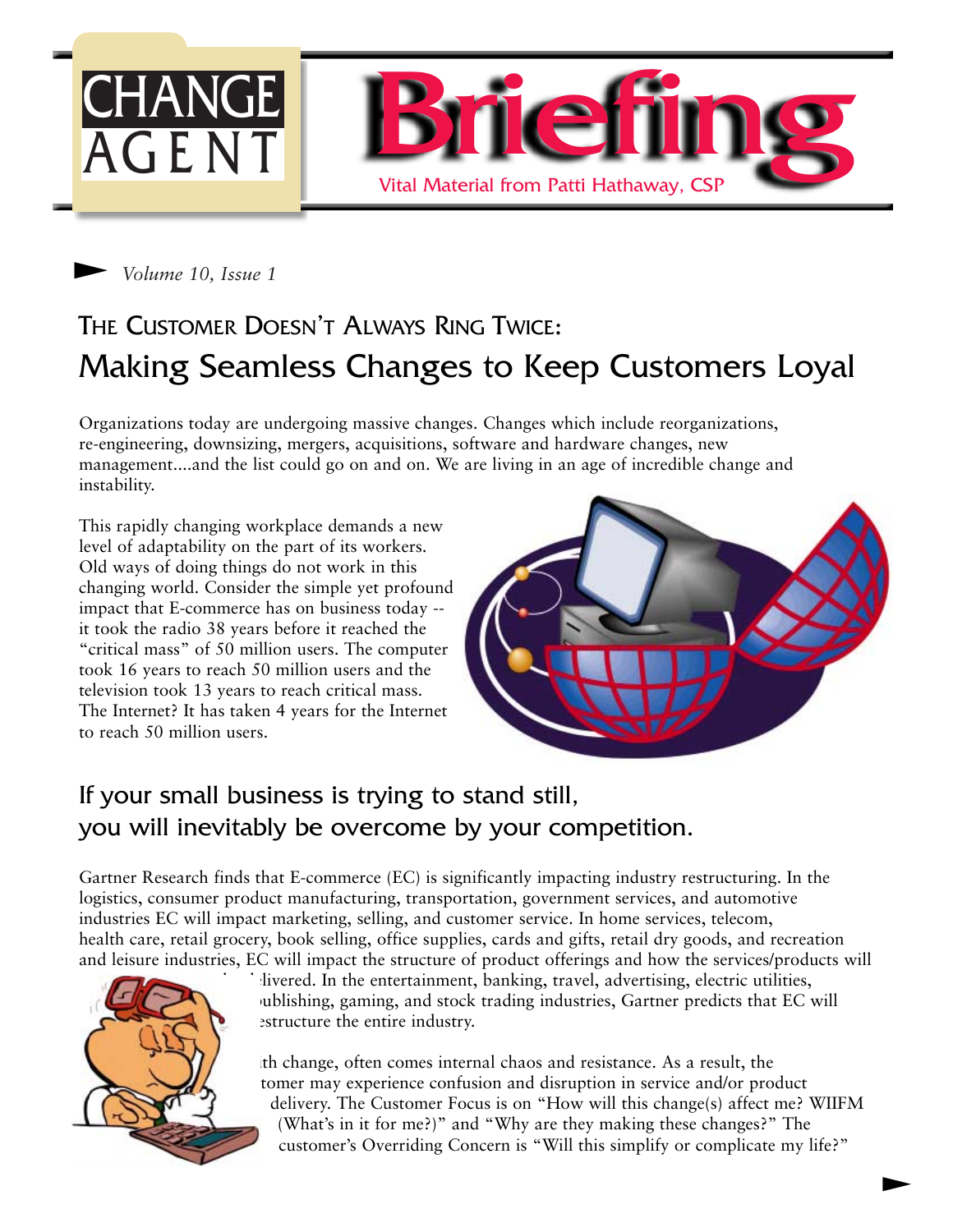They will make decisions based on how well your organization answers these questions.

Following are some Customer Service Strategies to keep your customer coming back. It is important to recognize that customer satisfaction is NOT enough in today's competitive market. We need to create customer loyalty. When you are going through change,

### (1) Help your customers understand the "why" behind the changes.

Be clear as to "What's in it for me?" for the customer. Share the benefits to the customer as to why you are making the changes.



#### (2) Make sure you are coordinating and collaborating with other departments within your company.

Be wary of overlaps and the potential competition that may develop between departments due to the organizational changes. It is very frustrating when two or more different departments all call the customer. The customer very quickly concludes that you really don't know what you are doing.



#### (3) Obtain customer feedback on the change(s).

Consider conducting focus groups or surveys of customers to gain their input on potential changes. Invite your key customers to be part of the change process. Ask your customers, "How can we better serve your needs as our customer?" If you ask for feedback, listen and be willing to consider the customer's input.

### (4) Be proactive in your communication but recognize that many customers don't read your marketing literature.

Therefore, increase the various types of external communications you develop. Use newsletters, advertisements, and your website to inform your customers of changes.

#### How are you broadening your customers' understanding and perspective about your change(s)?

Customers don't want to switch to another service/product provider unless they must. Make it easy for your customer to do business with you. Be the best in providing a system of procedures and policies and way of doing business that was designed with the customer in mind AND be the very best at providing a style of personal delivery that your competitors cannot match. Capture the heart of your customer by being clear as to how your changes benefit them and you can capture their loyalty.